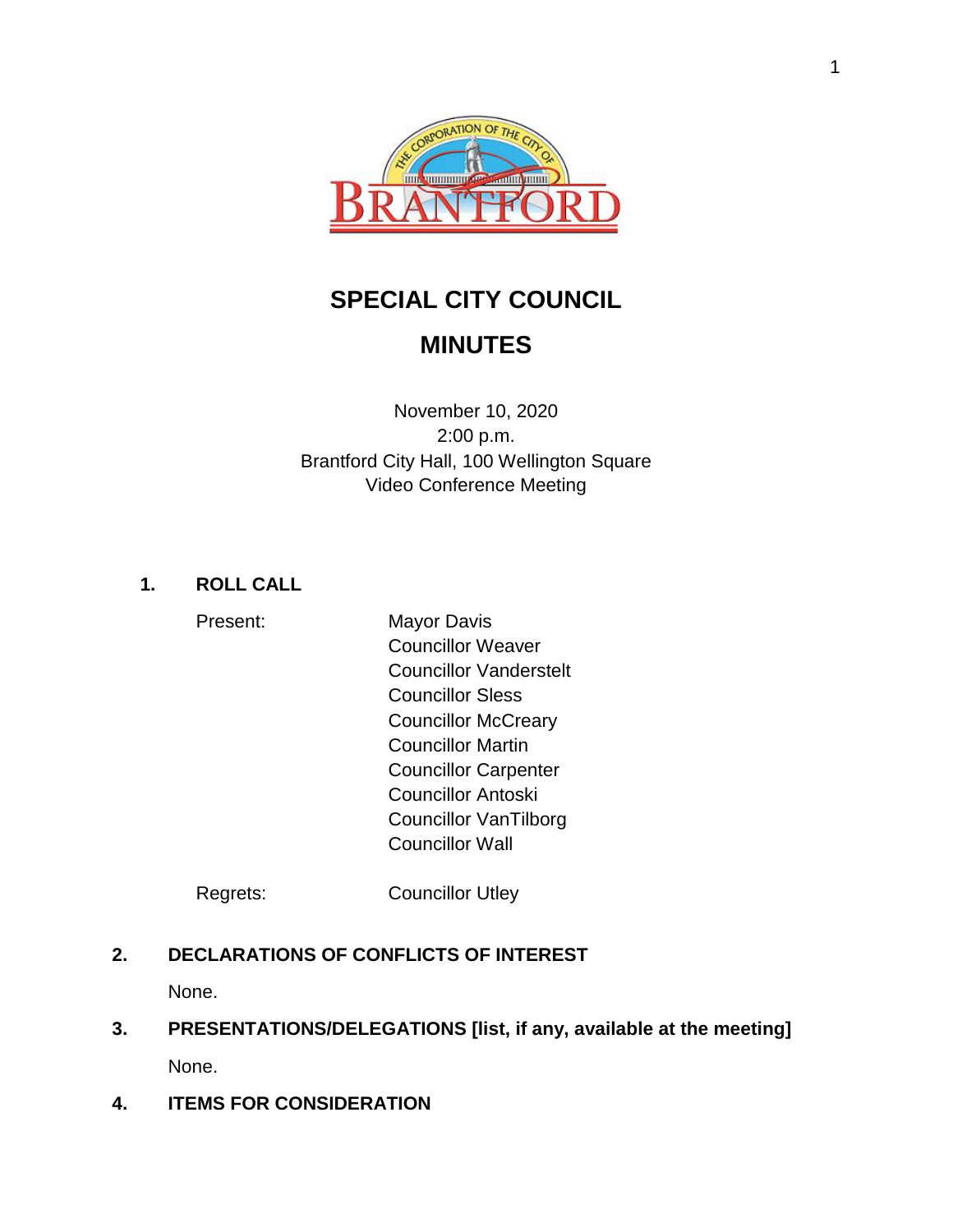#### **4.1 Funding Request to Undertake a Development Charges Background Study [Financial Impact – up to \$125,000], 2020-511**

Moved by Councillor Martin Seconded by Councillor McCreary

#### Recommendation:

- A. THAT report 2020-511 requesting funds to undertake a Development Charges Background Study BE RECEIVED; and
- B. THAT Council APPROVE the non-competitive procurement of services to complete a development charges background study pursuant to Section 4.02(e) of the Purchasing Policy to Hemson Consulting Ltd. for the upset limit of \$125,000 (plus HST); and THAT the cost of the Development Charges Background Study BE FUNDED as follows:
	- i. \$48,800 from Development Charges Capital Growth Studies Reserve Fund (RF0404)
	- ii. Remaining amount up to \$76,200 to be borrowed from Development Charges - Parking Reserve Fund (RF0411) and repaid through future DC receipts for capital studies; and
- C. THAT City Council DIRECT the City Treasurer and the Manager of Purchasing to execute the required agreement.

#### AMENDMENT

Moved by Councillor Martin Seconded by Councillor McCreary

THAT Clause D of Item 4.1 BE ADDED as follows:

D. THAT staff BE DIRECTED to *draft options, including a plan to phase out the exemption, for* development charges in the downtown area and present to Council for consideration with inclusion of examples of other municipalities that have done a phased approach to elimination of the development charge exemption.

#### Recorded Vote on Amendment:

YES: (10): Mayor Davis, Councillor Weaver, Councillor Vanderstelt, Councillor Sless, Councillor McCreary, Councillor Martin, Councillor Carpenter, Councillor Antoski, Councillor VanTilborg, and Councillor Wall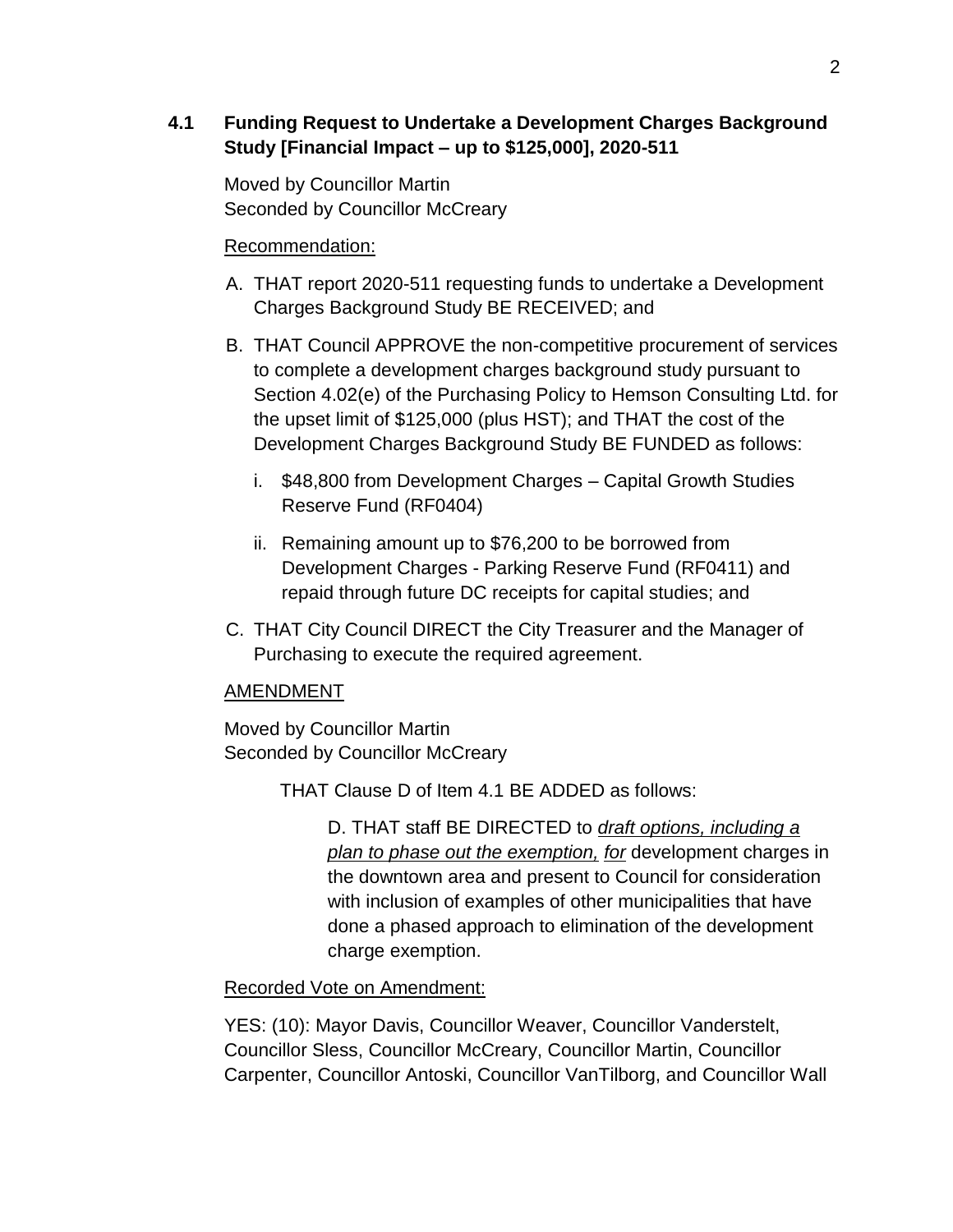#### **CARRIED (10 to 0)**

#### Recorded Vote on Item 4.1, As Amended:

YES: (9): Mayor Davis, Councillor Weaver, Councillor Sless, Councillor McCreary, Councillor Martin, Councillor Carpenter, Councillor Antoski, Councillor VanTilborg, and Councillor Wall

## **CARRIED (9 to 0)**

Councillor Vanderstelt left the meeting at 2:47 pm and returned at 2:55 pm.

## **4.2 Home for Good Support Services Staffing Proposal [Financial Impact: None], 2020-530**

Moved by Councillor McCreary Seconded by Councillor Weaver

#### Recommendation:

- A. THAT Report 2020-530 Home for Good Support Services Staffing Proposal BE RECEIVED; and
- B. THAT Staff BE DIRECTED to proceed with the staffing and support model described in this report; and
- C. THAT Staff BE DIRECTED to proceed with hiring four (4) new staff positions, for up to a 12 month contract, for the staffing and support model, funded through the Provincial Home for Good program; and
- D. THAT staff BE DIRECTED to provide 24 hours of Level 3 Security officers at Marlene Avenue Apartments seven (7) days a week and further investigate the potential integration of this service into a Corporate Security Model; and
- E. THAT staff BE DIRECTED to investigate additional partners to assist and support the Live Well – Home for Good Support model; and
- F. THAT staff BE DIRECTED to conduct a review of City-operated staffing model, *on or before September 30 2021*, after one year to evaluate program effectiveness; and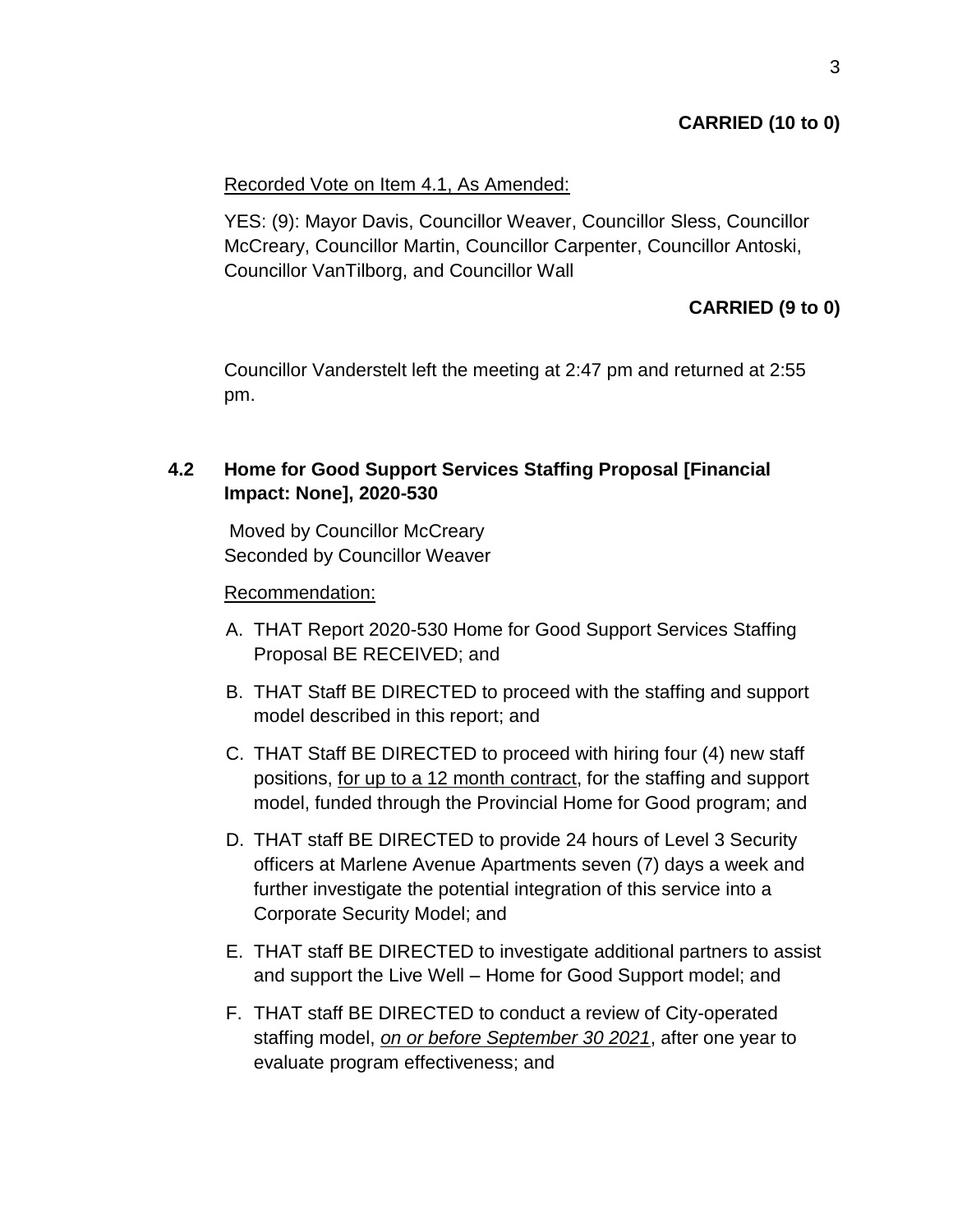- G. THAT staff BE DIRECTED to provide a report to Social Services Committee by *September 30 2021*, with results and recommendations for the ongoing operations of the Marlene Avenue site; and
- H. *THAT staff BE DIRECTED to bring quarterly reports to the Social Services Committee on the ongoing operation of the Marlene Site; and*
- *I. THAT staff BE DIRECTED to present a legal report regarding options with the current contract to Council.*

Recorded Vote on Item 4.2 (inclusive of friendly amendments):

YES: (9): Mayor Davis, Councillor Weaver, Councillor Vanderstelt, Councillor Sless, Councillor McCreary, Councillor Carpenter, Councillor Antoski, Councillor VanTilborg, and Councillor Wall

NO: (1): Councillor Martin

# **CARRIED (9 to 1)**

#### **5. RESOLUTIONS**

#### **5.1 Bill 218 - Ranked Ballots for Municipal Elections - Councillor Antoski**

Moved by Councillor Antoski Seconded by Councillor Carpenter

#### Motion to Waive the Rules

THAT sections 15.3.11 and 15.11.5 of Chapter 15 of the City of Brantford municipal code be waived in order to permit the consideration of the following resolution without prior notice of motion and without first having been considered by a Standing Committee or Committee of the Whole:

WHEREAS Bill 218 – "Supporting Ontario's Recovery and Municipal Elections Act, 2020" removes the option for municipalities to choose the ranked ballot system for an election; and

WHEREAS in 2016 the Ontario Provincial Government gave municipalities the tools to use Ranked Balloting in Municipal elections commencing in 2018, which was deployed in the City of London thereby becoming the first Municipality in Canada to make the switch, while Cambridge and Kingston both passed referendums in favour of reform and Burlington, Barrie, Guelph, Medford and others are now exploring a change as well; and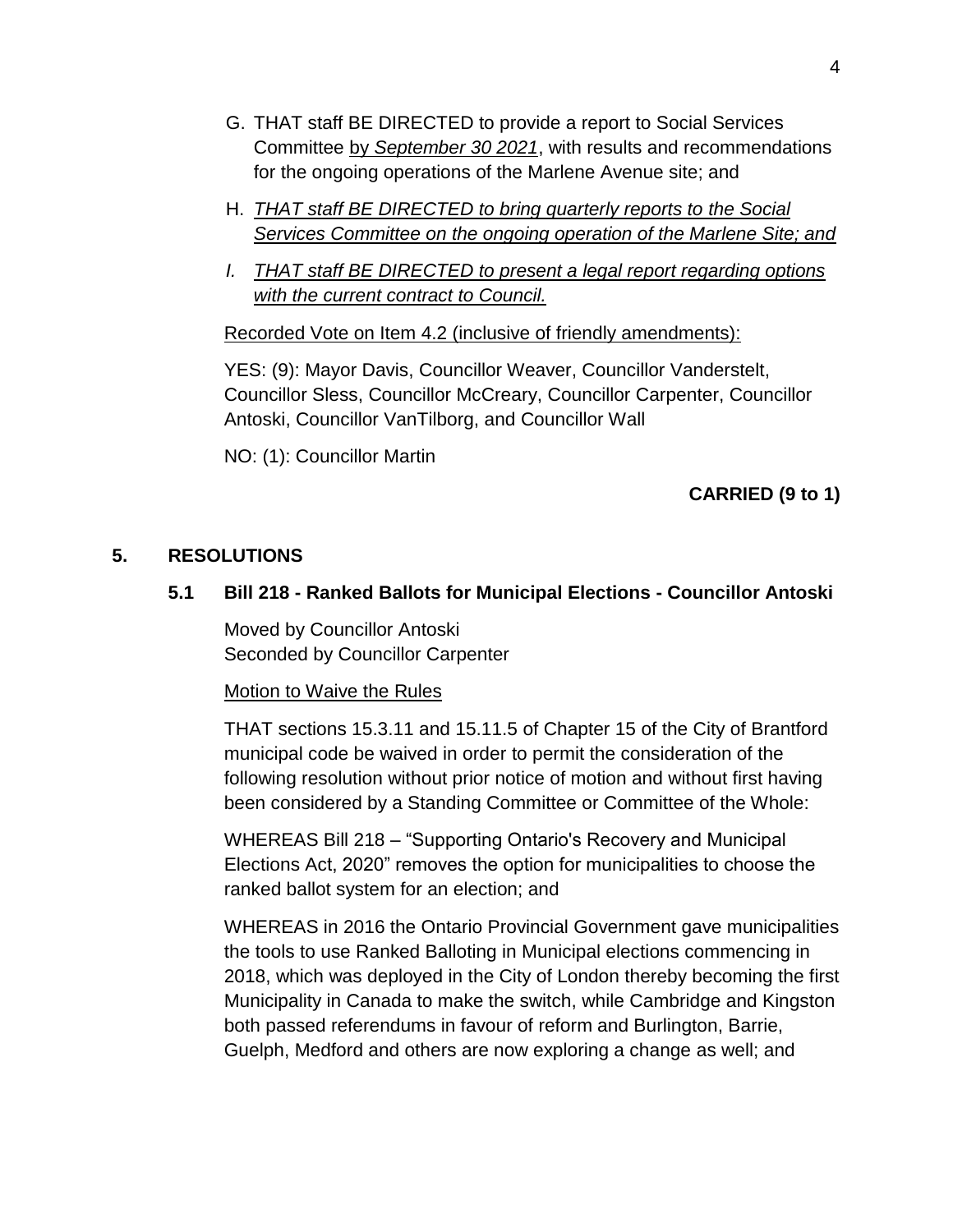WHEREAS the change of election method process does not impact the Provincial election models but greatly impacts a Municipalities execution options; and

WHEREAS the only explanation given for this is that we should not be 'experimenting' with the electoral process during a pandemic mindful that ranked ballot voting is not an experiment but widely used throughout the world and should be a local option that Municipalities can look to utilize in the next election which is just under two years away; and

WHEREAS Bill 218 also moves up the Municipal nomination date from the end of July to mid September for no apparent reason thereby reinforcing the power of incumbency and potentially discouraging broader participation in municipal elections; and

WHEREAS these changes are being proposed without any consultation with AMO, Municipalities or the public;

NOW THEREFORE BE IT RESOLVED:

- A. THAT the City Clerk BE DIRECTED to submit the following comments on behalf of the City of Brantford (the "City") to the Province of Ontario with respect to the proposed changes to the Municipal Elections Act, 1996:
	- i. the City does not support the proposed changes to the Municipal Elections Act, 1996, specifically related to the removal of the option for a municipality to hold a ranked ballot election;
	- ii. the City does support the principle that each Municipality should be able to choose whether or not to use first-past-the-post or a ranked ballot election; and
	- iii. the City encourages the provincial government to meaningfully consult with Municipalities on municipal issues before introducing legislative changes of this magnitude; and
- B. THAT the City Clerk BE DIRECTED to forward a copy of this resolution to MPP Will Bouma, Premier Doug Ford, and listing of other Municipalities.

YES: (8): Mayor Davis, Councillor Weaver, Councillor Vanderstelt, Councillor Sless, Councillor Carpenter, Councillor Antoski, Councillor VanTilborg, and Councillor Wall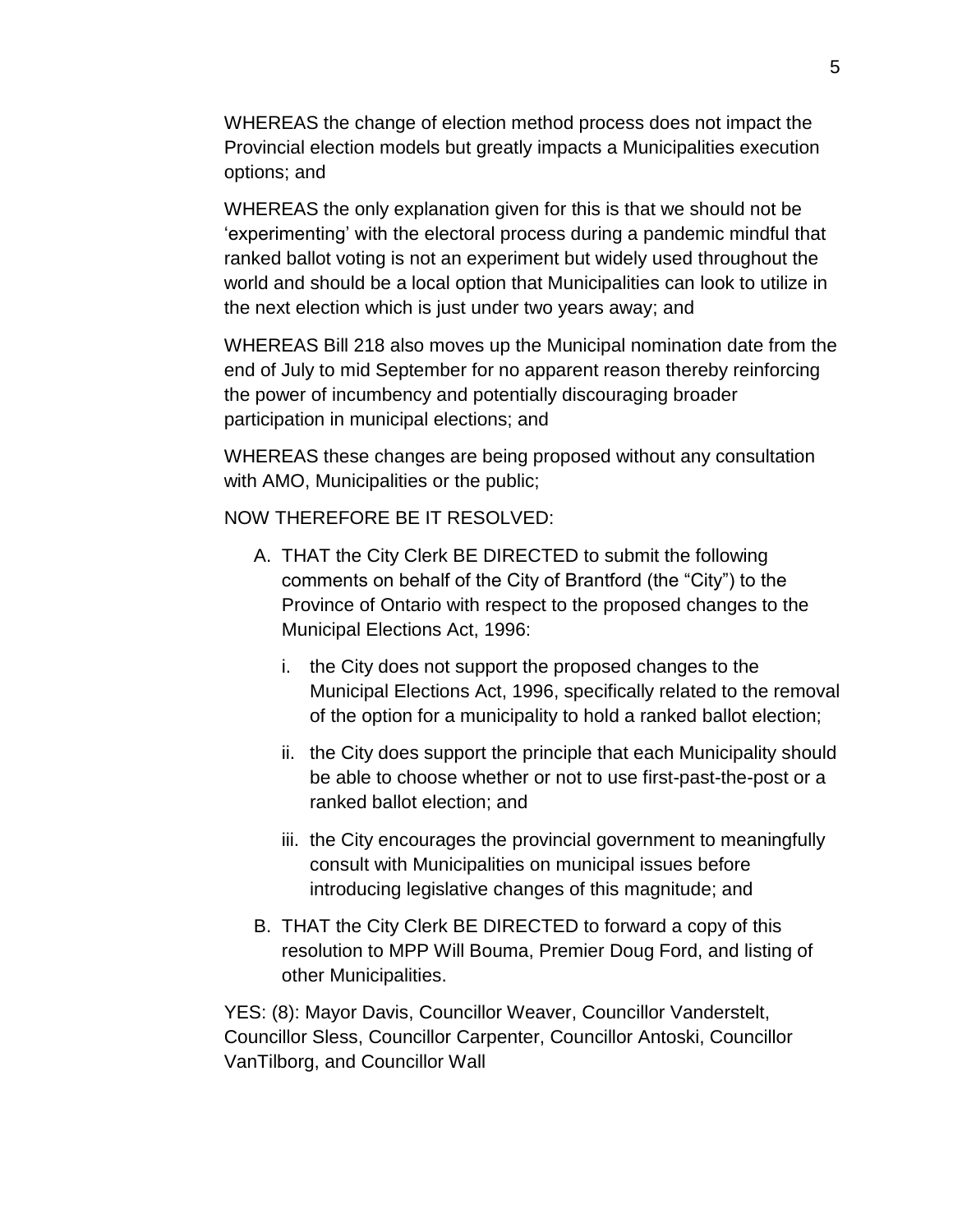NO: (2): Councillor McCreary, and Councillor Martin

**CARRIED (8 to 2) 2/3rd Required**

Council then moved to the resolution.

Moved by Councillor Antoski Seconded by Councillor Carpenter

#### Resolution

WHEREAS Bill 218 – "Supporting Ontario's Recovery and Municipal Elections Act, 2020" removes the option for municipalities to choose the ranked ballot system for an election; and

WHEREAS in 2016 the Ontario Provincial Government gave municipalities the tools to use Ranked Balloting in Municipal elections commencing in 2018, which was deployed in the City of London thereby becoming the first Municipality in Canada to make the switch, while Cambridge and Kingston both passed referendums in favour of reform and Burlington, Barrie, Guelph, Medford and others are now exploring a change as well; and

WHEREAS the change of election method process does not impact the Provincial election models but greatly impacts a Municipalities execution options; and

WHEREAS the only explanation given for this is that we should not be 'experimenting' with the electoral process during a pandemic mindful that ranked ballot voting is not an experiment but widely used throughout the world and should be a local option that Municipalities can look to utilize in the next election which is just under two years away

WHEREAS Bill 218 also moves up the Municipal nomination date from the end of July to mid September for no apparent reason thereby reinforcing the power of incumbency and potentially discouraging broader participation in municipal elections; and

WHEREAS these changes are being proposed without any consultation with AMO, Municipalities or the public;

NOW THEREFORE BE IT RESOLVED

A. THAT the City Clerk BE DIRECTED to submit the following comments on behalf of the City Council for the City of Brantford to the Province of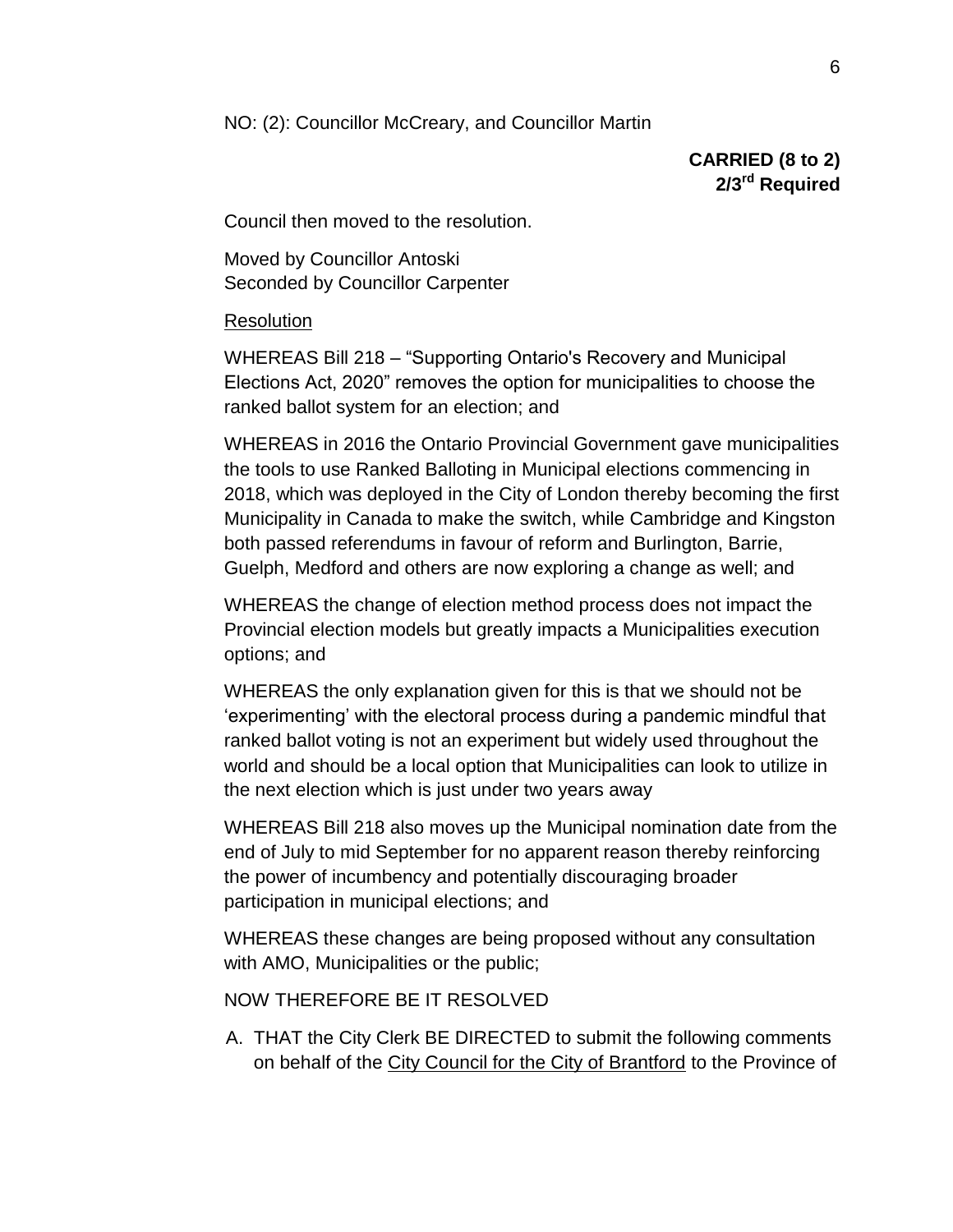Ontario with respect to the proposed changes to the Municipal Elections Act, 1996:

- i. Council does not support the proposed changes to the Municipal Elections Act, 1996, specifically related to the removal of the option for a municipality to hold a ranked ballot election;
- ii. Council does support the principle that each Municipality should be able to choose whether or not to use first-past-the-post or a ranked ballot election; and
- iii. Council encourages the provincial government to meaningfully consult with Municipalities on municipal issues before introducing legislative changes of this magnitude; and
- B. THAT the City Clerk BE DIRECTED to forward a copy of this resolution to MPP Will Bouma, Premier Doug Ford, and listing of other Municipalities and include a request to delay the decision until such a time that AMO, LUMCO, FCM and comments from Municipalities have been collected and submitted to the Province.

#### AMENDMENT

Moved by Councillor McCreary Seconded by Councillor Martin

> THAT the Clause " WHEREAS the only explanation given for this is that we should not be 'experimenting' with the electoral process during a pandemic mindful that ranked ballot voting is not an experiment but widely used throughout the world and should be a local option that Municipalities can look to utilize in the next election which is just under two years away" BE REMOVED

Recorded Vote on Amendment:

YES: (4): Mayor Davis, Councillor McCreary, Councillor Martin, and Councillor Wall

NO: (6): Councillor Weaver, Councillor Vanderstelt, Councillor Sless, Councillor Carpenter, Councillor Antoski, and Councillor VanTilborg

**LOST (4 to 6)**

Recorded Vote on Item 5.1 (inclusive of friendly amendments):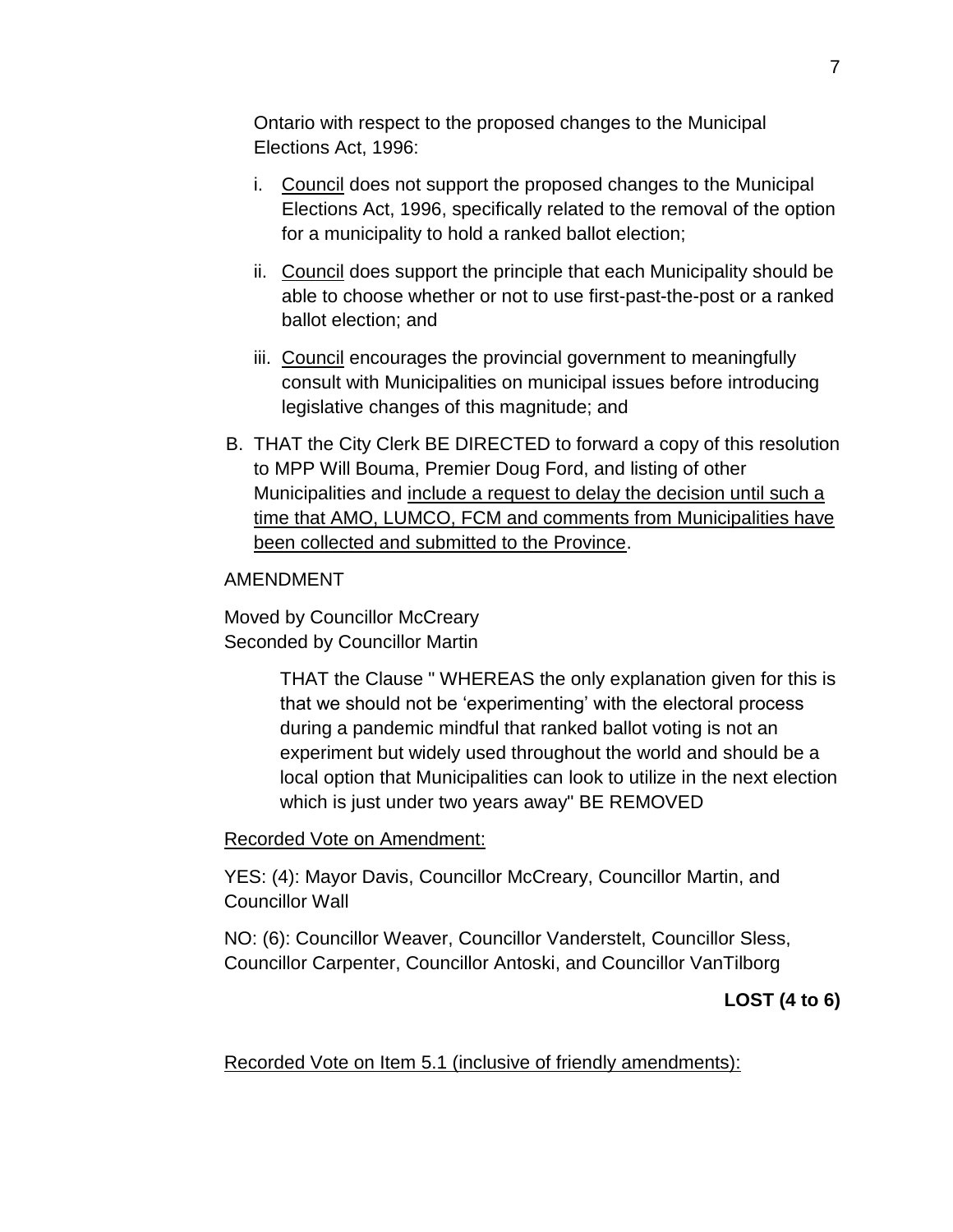YES: (8): Mayor Davis, Councillor Weaver, Councillor Vanderstelt, Councillor Sless, Councillor Carpenter, Councillor Antoski, Councillor VanTilborg, and Councillor Wall

NO: (2): Councillor McCreary, and Councillor Martin

## **CARRIED (8 to 2)**

#### **6. NOTICES OF MOTION**

None.

#### **7. BY-LAWS**

#### **1st and 2nd Reading:**

Moved by Councillor Weaver Seconded by Councillor Antoski

> THAT LEAVE BE GIVEN to the Mover and Seconder to introduce the following By-laws for  $1<sup>st</sup>$  and  $2<sup>nd</sup>$  Reading:

> 187-2020 By-law to Confirm the Proceedings of the Council of The Corporation of the City of Brantford with respect to the Special Meeting held on November 10, 2020

Recorded Vote on 1st and 2nd Reading:

YES: (10): Mayor Davis, Councillor Weaver, Councillor Vanderstelt, Councillor Sless, Councillor McCreary, Councillor Martin, Councillor Carpenter, Councillor Antoski, Councillor VanTilborg, and Councillor Wall

#### **CARRIED (10 to 0)**

#### **3 rd Reading**

Moved by Councillor Sless Seconded by Councillor Martin

> THAT By-law 187-2020 BE TAKEN as read a third time, be finally passed and signed by the Mayor and Clerk.

#### Recorded Vote on 3rd Reading:

YES: (10): Mayor Davis, Councillor Weaver, Councillor Vanderstelt, Councillor Sless, Councillor McCreary, Councillor Martin, Councillor Carpenter, Councillor Antoski, Councillor VanTilborg, and Councillor Wall